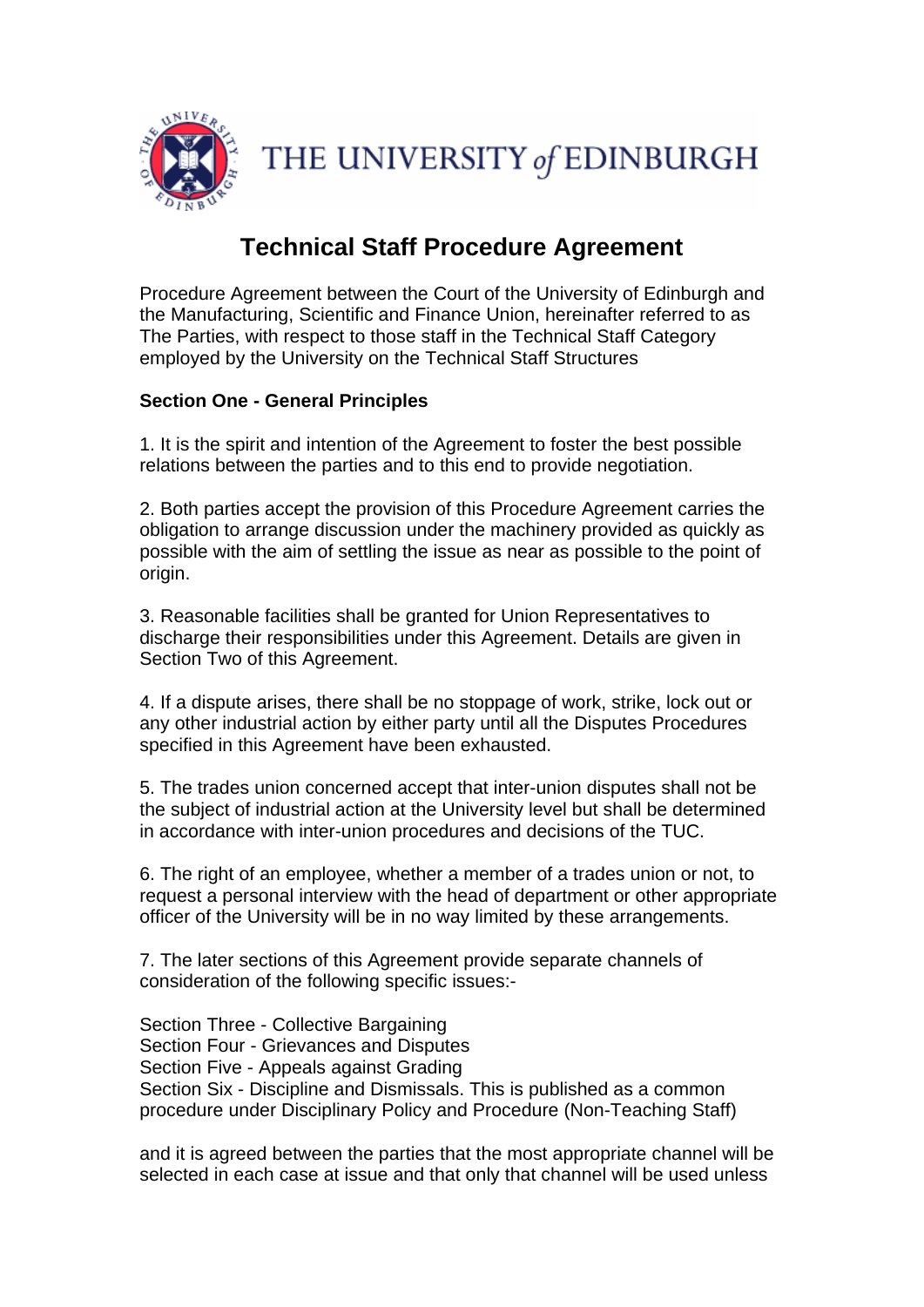specific provision is made within that section for the use of certain stages of another procedure.

8. The parties to the Agreement reserve the right to terminate it by giving three months' notice in writing. Amendments may be made with the consent of the parties.

9. Although this Agreement is written in the masculine gender, it shall apply equally to persons of either sex.

### **Section Two – Facilities for Representation**

# **1. Time off for University and Trade Union Duties**

The University will grant relief of time off with normal pay for trade union representatives to discharge their responsibilities under this Agreement as follows:-

- a. Branch and Group Officers
- (i) Group Chairman (ii) Group Secretary (iii) Branch Treasurer
- Half a day per week each
- b. Departmental and Group Representatives

Subject to a maximum number of six group representatives and a number of departmental representatives to be agreed between the Union and the University from time to time:-

- Reasonable relief from their circumstances, subject to obtaining real permission from the head of department or his nominee, which shall not be unreasonably held.

c. Safety Representatives

- Reasonable relief to allow them to carry out their functions as defined in the Code of Practice under Health and Safety at Work Act 1974.

d. University and Joint Committee Members

- Sufficient to attend meetings called by the University of Edinburgh, and such side meetings as are reasonably necessary for the performance of their committee duties.

e. Regional, Divisional and National Union Committee Members

- By prior agreement through the Technical Staff Negotiating Committee.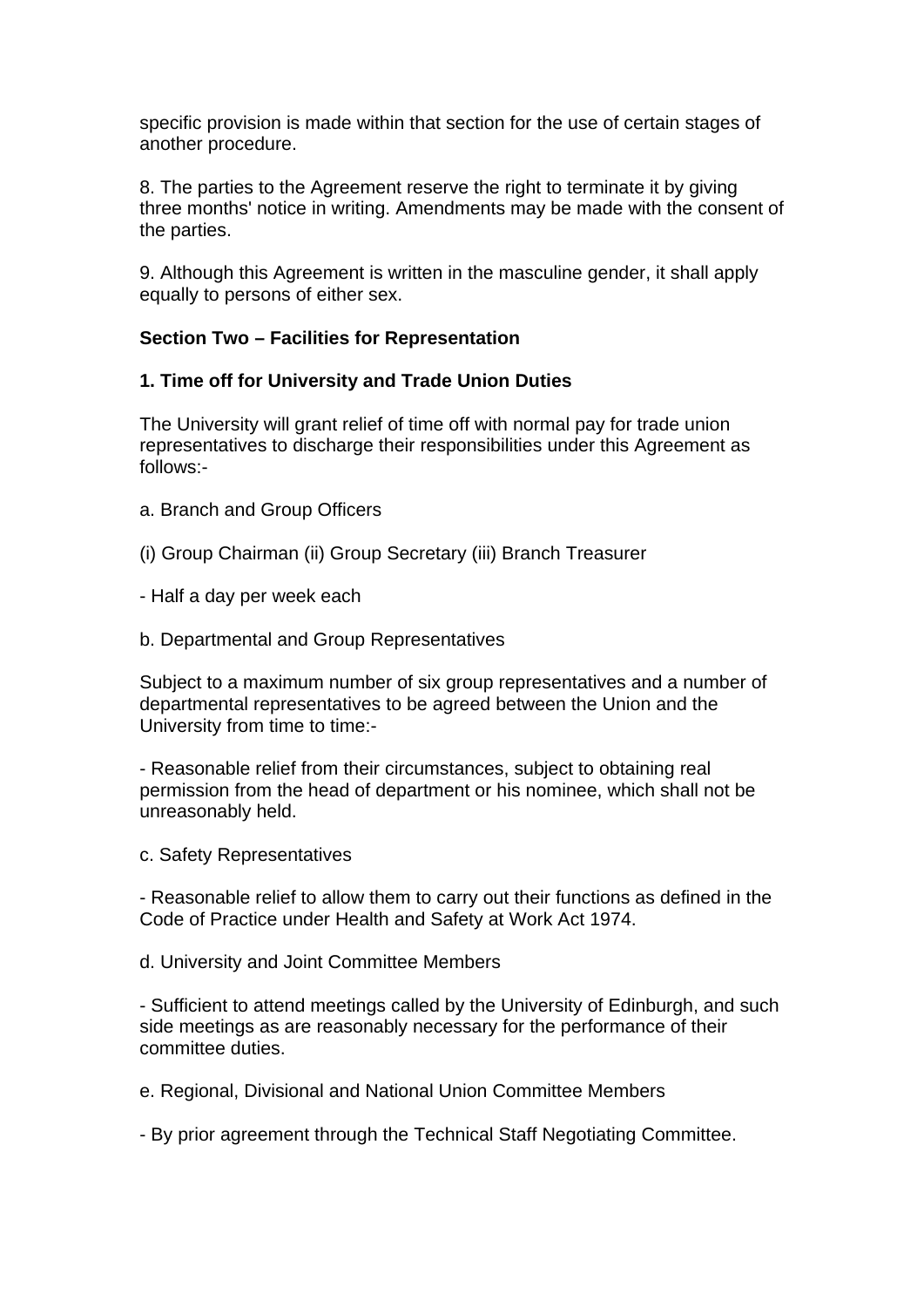#### f. Union Delegates

- Normally not more than two delegates for the duration of not more than two annual conferences per year.

#### g. General Meetings

- General Meetings of members on trade union matters will normally be held outwith working hours. In certain circumstances however, and by prior agreement, the University may permit the holding of such meetings during working hours without loss of pay for those attending, and without charge for use of premises. These might include:-

a. Voting in union elections for work-based representatives.

b. Report back meetings on negotiations with management.

Such meetings would be arranged for a mutually acceptable time likely to cause the minimum interference with normal work and would not be unnecessarily prolonged. The Union would undertake to leave at work such of its members as are necessary for safety or there essential operational reasons.

### **2. Conditions and Responsibilities**

a. Departmental Representatives are responsible within their allocated areas for the representation of the Union members in discussions with departmental management. Group Representatives are responsible for the representation of members when discussion moves outwith the department, or when the Group Officers consider the matter should be handled in this way.

b. Group and/or Departmental Representatives shall be responsible for the investigation of grievances and complaints which have been made by members and use their best endeavours to see such grievances or complaints are satisfactorily settled according to the procedures in force at that time.

c. Group and/or Departmental Representatives shall advise members where necessary as to their rights, responsibilities and duties in connection with their employment.

d. The Association of Scientific, Technical and Managerial Staffs shall encourage its representatives to undertake training in their duties and responsibilities to enable them properly to discharge their function. Where appropriate the University will co-operate in this training and provide reasonable time off from work for such training.

e. The Union shall ensure that its representatives are appointed in accordance with the relevant official rules of the union of which the union shall inform the University from time to time.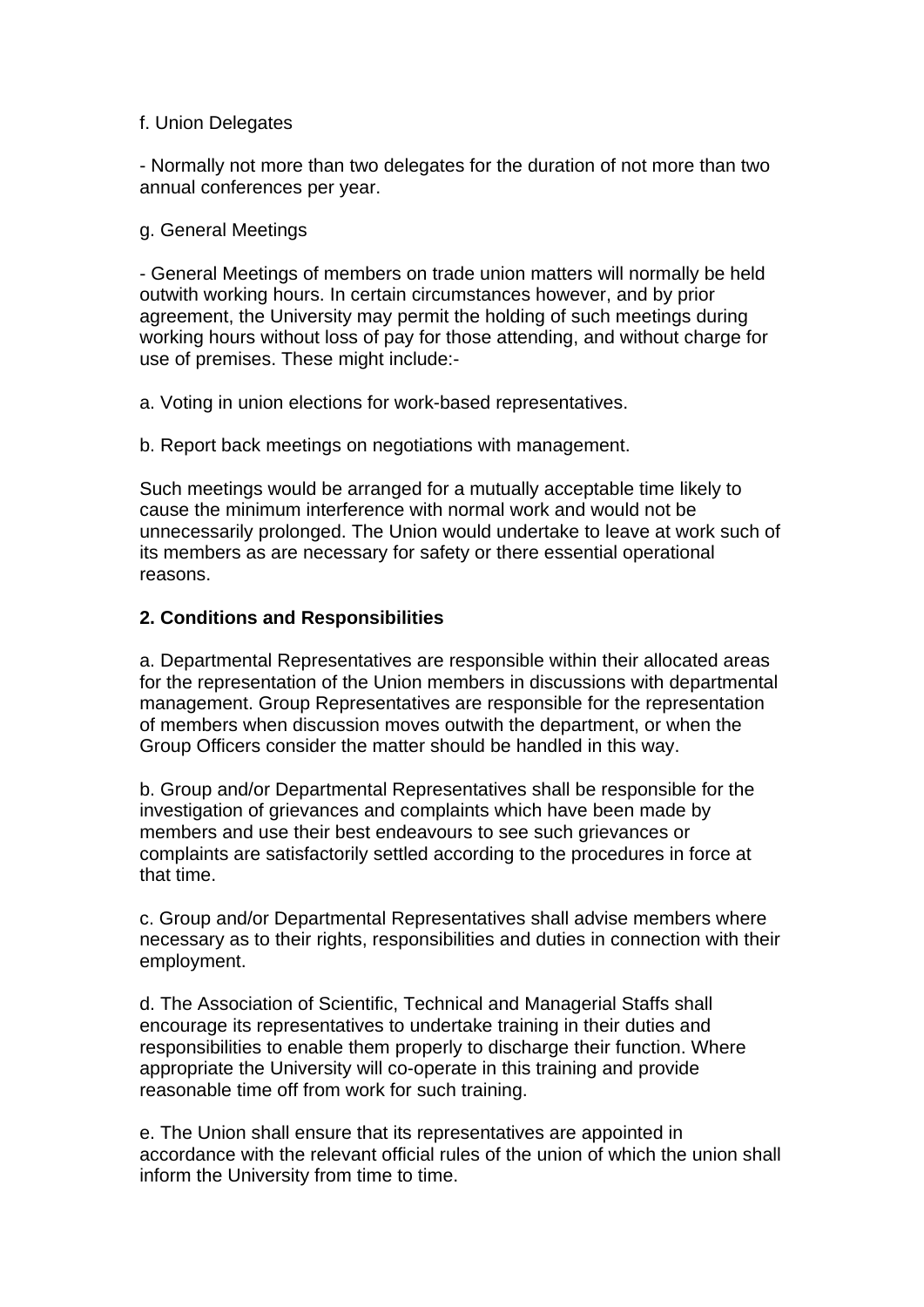f. The Union shall notify the University Personnel Officer of its Group and Departmental Representatives as soon as possible after their appointment, until which time the person will be unable to act in that capacity.

g. The Personnel Department shall accordingly acknowledge the appointment both to the Union and to the individual within five working days.

h. The union shall also notify the Personnel Department as soon as possible when a representative ceases to hold office.

### **3. Access to University Premises**

Representatives of the Union will be afforded access to appropriate University premises at all reasonable times as defined below.

a. Full-Time and Group Officers

By prior announcement and arrangement through the Personnel Department.

b. Department Representatives

Within the area they represent.

c. Safety Representatives

As defined in the Code of Practice under Health and Safety at Work Act 1974.

### **4. Accommodation, Facilities, Service**

a. Union Meetings

University premises will be made available at affiliated body charges where appropriate for Union Group meetings.

b. Office Accommodation

Use of office and normal office furniture, e.g. office desk, typewriter, office chair, stationery unit, heater.

#### c. Office Telephone

The University will supply on request an internal telephone, within the office provided to the union, as a level of 9 extension on the University's Exchange, without initial charge but subject to a quarterly charge of an amount to be determined by the University.

This charge will cover internal calls within the University's network and external calls within the Edinburgh Telephone Area. Other external calls, which will be arranged through the University Exchange, will be subject to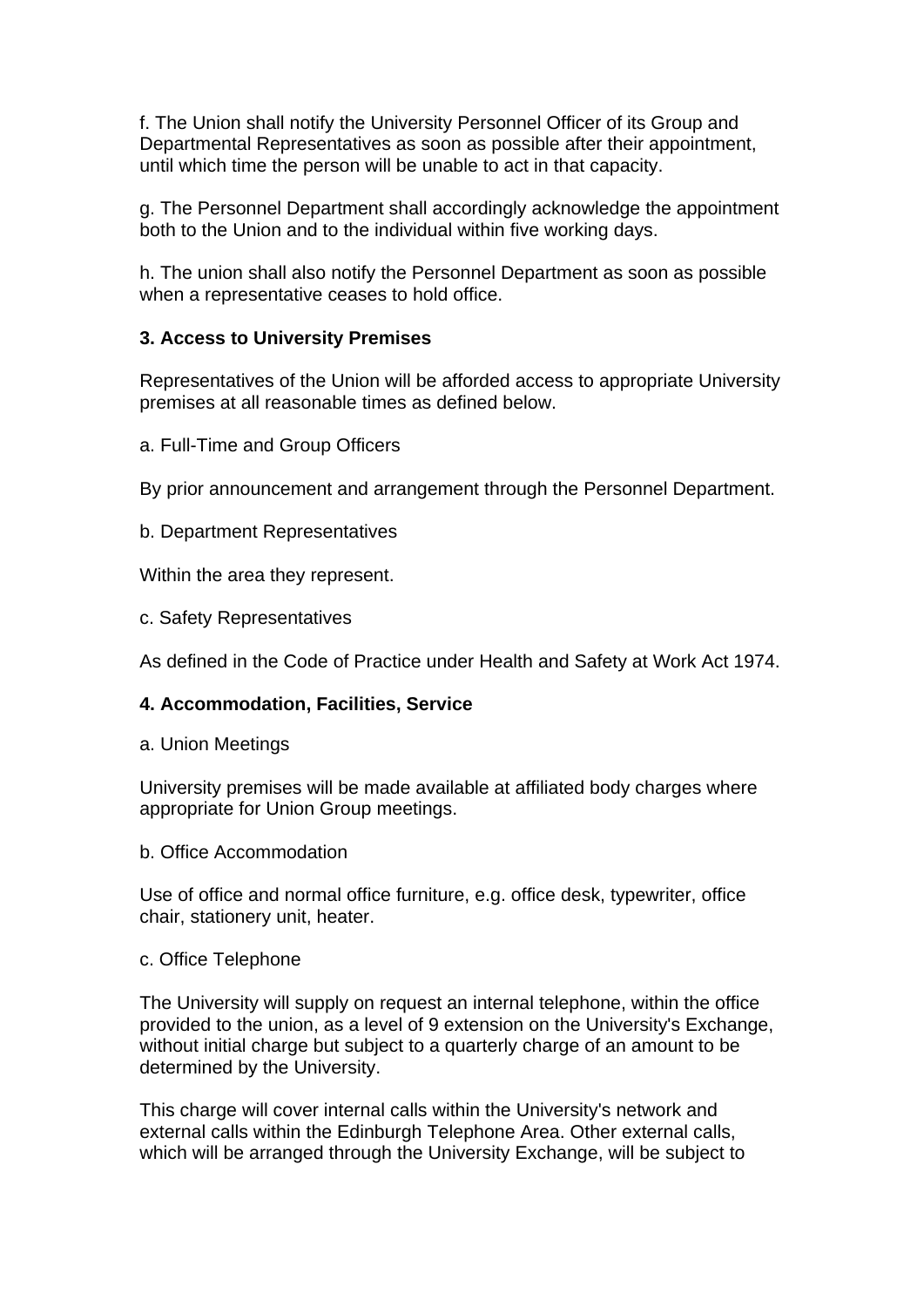normal call charges, plus Advice and Duration and Charge fees where appropriate.

d. Access to Telephone

Group and Departmental Representatives will be permitted to make internal calls in connection with their Union responsibilities within the University free of charge; external calls will be arranged at call charge through the exchange.

e. Circulation/Postal Arrangements

Internal circulation free of charge. Addressograph at inter-departmental charge.

f. Stationery/Printing/Xeroxing

Provided at normal inter-departmental charge.

g. Secretarial Assistance

The University will normally provide no secretarial help to the Group. exercises.

h. Notice Boards

Use of approved notice boards, with separate sections where this is justified.

i. Check-Off

The University will provide facilities for the automatic deduction of union dues at source for which service it reserves the right to levy a charge. This is currently 1.25% of turnover.

#### **5. Information**

The University will provide to the Union on request or by regular arrangement:-

a. Current Staff Lists and Statistics

N.B. Personal information will be provided only with authority from the individual.

b. Staff Movement Lists and Statistics

Appointments, transfers, resignations.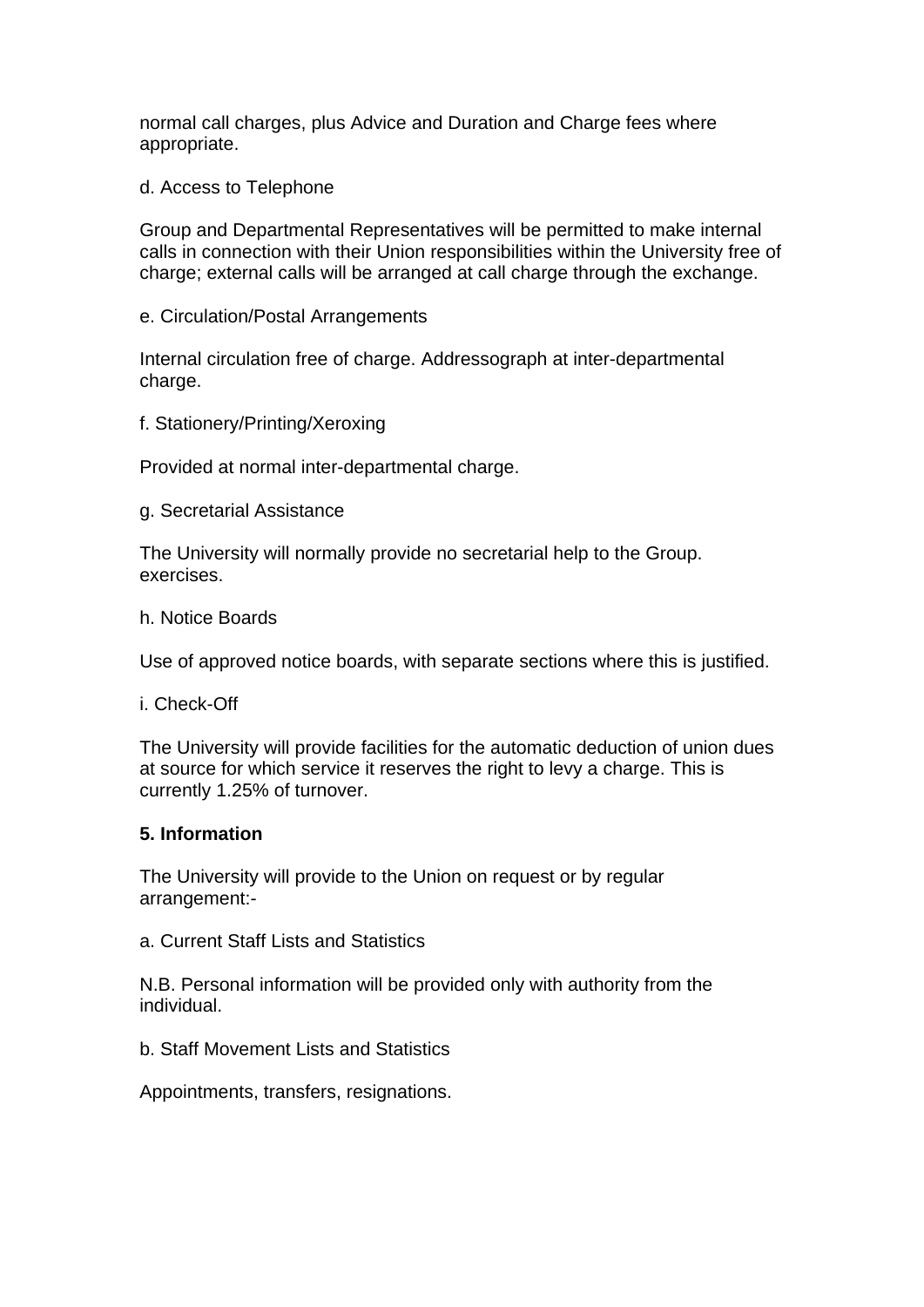#### c. Financial Information

Such financial information as is reasonably necessary and available for negotiation purposes.

#### d. University Publications

University diaries to be supplied to Group officials; other University publications will be supplied where appropriate.

# **6. Training**

Paid leave will be given to attend approved course of training in Union duties to accredited Group and Department representatives by prior arrangement through the Personnel Department.

The numbers to be released on any one occasion will be agreed mutually.

University will co-operate in providing training for employee representatives where appropriate.

### **Section Three- Collective Bargaining**

1. The University recognises the Manufacturing, Scientific and Finance Union under the Spheres of Influence Agreement concluded between the Universities Committee for Non-Teaching Staffs and the Trades Union Congress in 1970, and as subsequently amended, as being the only trade union appropriate for the recruitment and representation of University technical staff, other than under the preservation arrangements members.

2. In addition the University Court has agreed to negotiate and consult with the Edinburgh University branch of MSF on all future changes in the conditions of employment of technical staff structures with the exception (other than for interpretation and application) of matters which are negotiated centrally through the Central Council for Non-Teaching Staffs in Universities and its Joint Committees for Technical and Computer Operating Staffs, and in the case of MLSOs those negotiated through Whitley Council Committee B.

3. If a dispute arises, no alteration shall be made by the University in the conditions of employment at issue until all the Disputes Procedures specified in this Agreement have been exhausted.

4. In providing machinery for the consideration of matters appropriate for consultation or negotiation the parties have agreed to operate a Technical Staff Negotiating Committee, the constitution of which is shown below.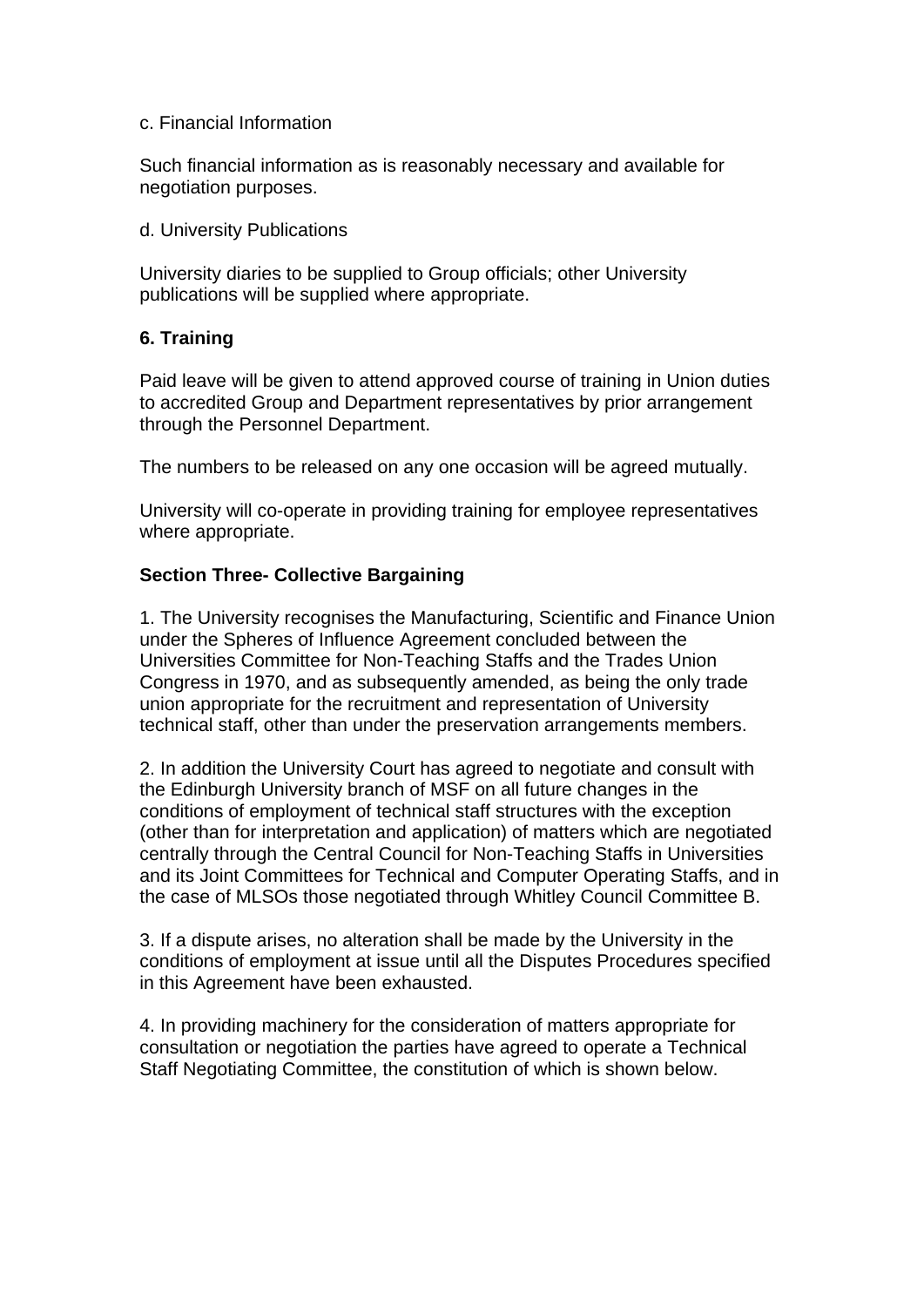# **Constitution of the Technical Staff Negotiating Committee**

## 1. Name

The name shall be the Technical Staff Negotiating Committee.

# 2. Remit

The Committee has been set up to consider matters of relevant interest to technical staff employed by the University on its technical staff structures and,

a. to receive such information from the University and MSF as is necessary for negotiation and consultation

b. to negotiate on such matters relating to conditions of service and to recommend for approval by the Technical Staff Committee and by the Union Branch agreements reached concerning these, and

c. to consult on any other such matters raised by either party.

The Committee shall not be concerned with any matters which are subject to national negotiation through UCNS, but in appropriate circumstances agreements.

The Committee shall not be competent to discuss matters relating to an individual employee currently subject to the grievance, or disciplinary procedures other than as specified in those procedures.

# **3. Membership and Administration**

The committee shall consist of two sides, the membership within the sides being as follows:-

### a. Staff Side

The Association of Scientific, Managerial and Technical Staffs shall be entitled to have up to three representatives in attendance at any meeting of the Technical Staff Negotiating Committee.

### b. Management Side

The Staff Committee of the University Court shall be entitled to have up to three representatives in attendance at any meeting of the Technical Staff Negotiating Committee.

Additional persons can be admitted by agreement between the joint secretaries.

Each side shall have the right to withdraw to a separate location for private consultation on the subject under discussion.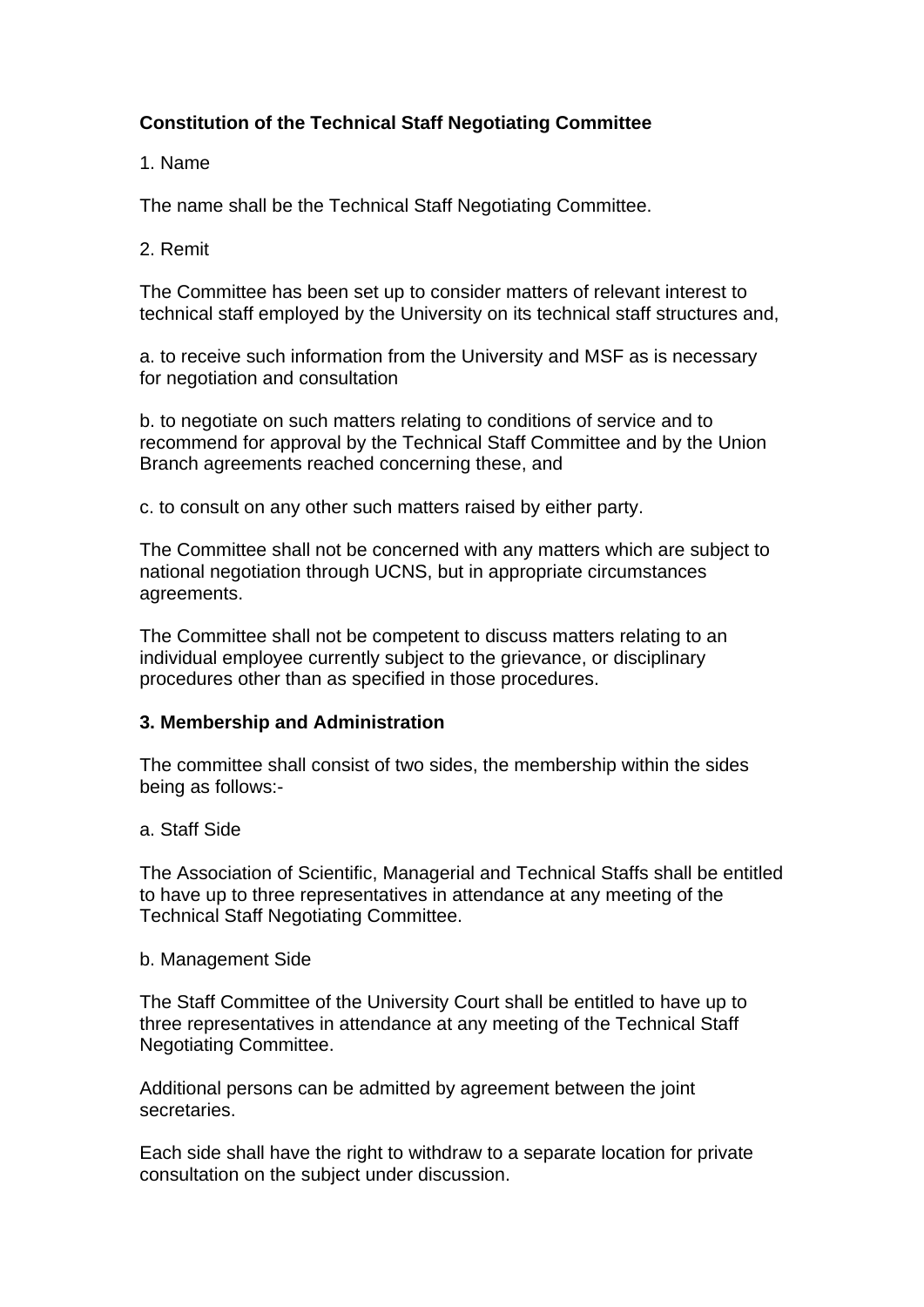The Chairman of the Committee who shall not have a casting vote, shall be nominated by each side on an alternative basis.

# **4. Voting Arrangements**

Voting shall be by sides. The members defined under Sections 3a and b shall be entitled to vote only within their own side.

## **5. Failure to agree**

If the Committee fails finally to agree on any matter before it, the matter will be referred for settlement through the relevant stages of the disputes procedure (Section Four).

### **6. Meetings**

The Committee shall normally meet twice in each University term.

At the request of either side additional meetings may be held provided that two weeks' written notice is given.

With the agreement of both sides emergency meetings may be convened at shorter notice.

# **7. Agenda**

Items to be included in the agenda shall be submitted by either side to the Personnel Department at least one week before a meeting. The agenda shall be circulated to members of the Committee not less than three days before the meeting.

Items submitted for the agenda shall be defined in sufficient detail for the purpose of their inclusion to be clear.

### **8. Minutes**

Draft minutes of a meeting shall be circulated not later than three weeks after the meeting to members who were in attendance.

### **9. Alteration of the Constitution**

Alterations to the Constitution of the Committee can be made at any meeting convened in accordance with Section 5 above, in accordance with the other provisions of this Constitution.

### **Section Four - Grievances & Disputes**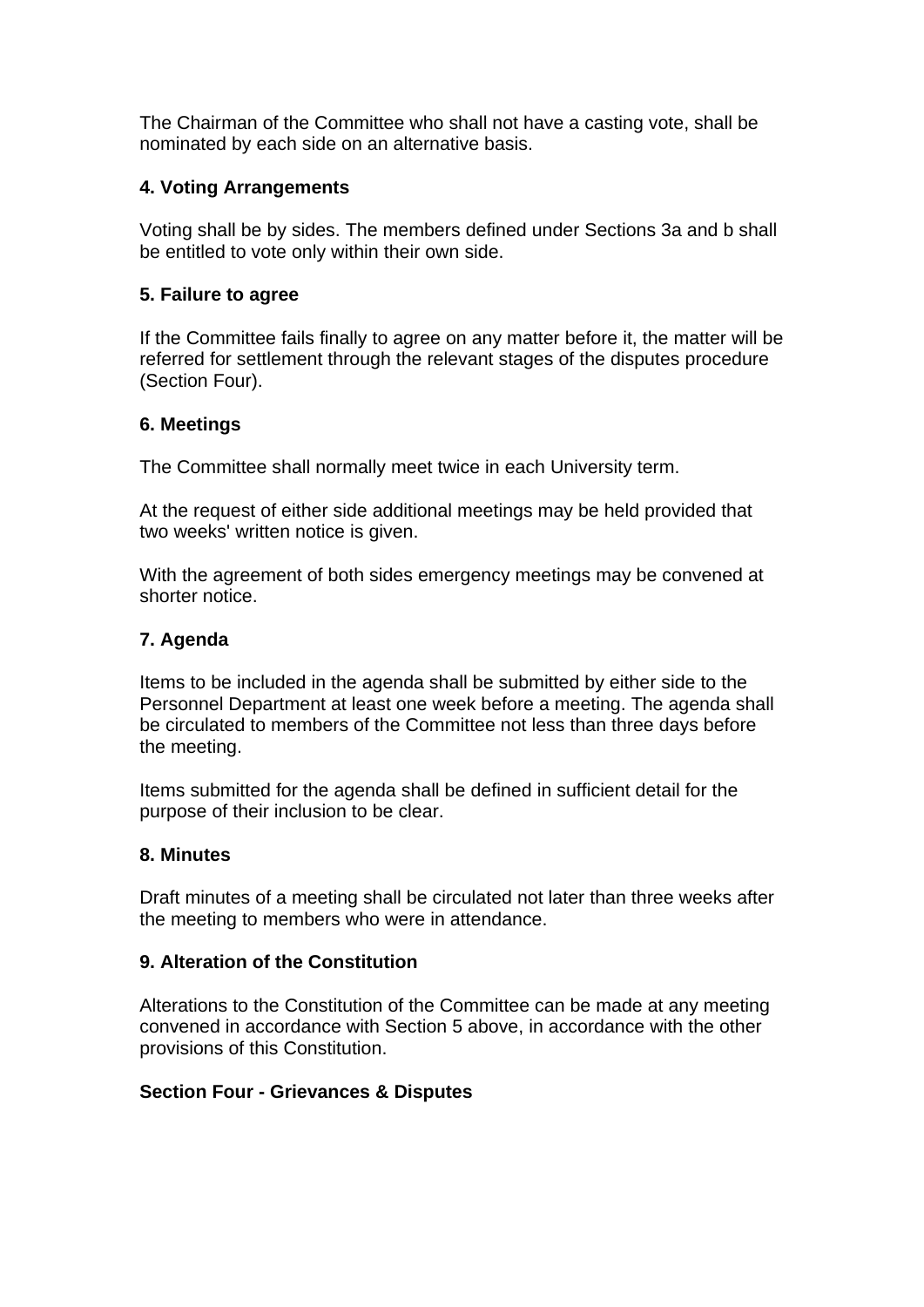# **1. Individual Issues**

a. Normally an employee with a personal grievance relating to the terms or conditions of employment will discuss the matter personally with his immediate supervisor in the first instance. A reply to the grievance shall normally be made within three working days.

b. If an employer is not satisfied with the outcome of this initial discussion he should raise the grievance in writing with his head of department, who will arrange to meet the employee as soon as possible when he may be accompanied, if desired, by his appropriate departmental representative to seek to resolve the matter. This stage of the procedure should be completed within a period of ten working days.

c. If the issue is not thereby resolved the matter should be brought to the attention of the University Personnel Officer and to the officer of the Union appointed for this purpose for consideration. This stage of the procedure will normally be completed within a period of not more than fifteen working days from the notification of these parties.

d. If the issue is still not resolved, notification in writing should be given to the Personnel Officer in order that the matter may be submitted to the Technical Staff Negotiating committee.

e. If the issue is still not resolved the parties may mutually agree to refer it for resolution as described under Section 4.

### General

f. Where an employee's grievance relates either to his immediate supervisor or head of department as defined for this section of the procedure, the stage in the procedure involving the holder of that function may be omitted.

g. The chain of command for the purposes of this procedure will be made available within each department.

### **2. Departmental or Group Issues**

In the event of an issue arising affecting a group of staff in a department of the University, the following procedure shall be used:-

a. It shall be raised in the first instance by the departmental representative with the head of department and, if appropriate, a representative of the University Administration. This meeting will be arranged and the outcome made known normally within ten working days.

b. If the issue is not thereby resolved the matter should be brought to the attention of the University Personnel Officer and to the Officer of the Union appointed for this purpose for consideration. This stage of the procedure will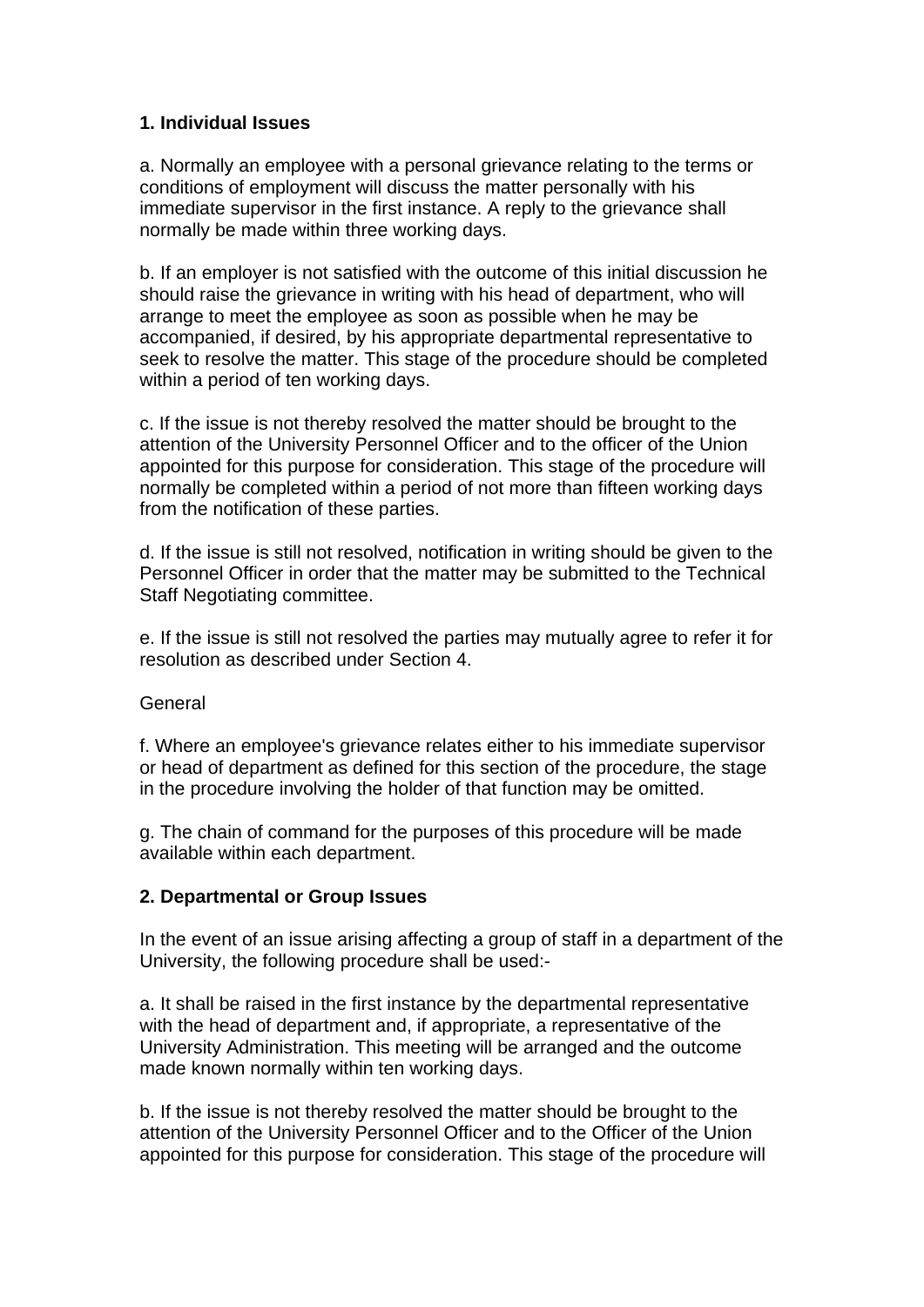normally be completed within a period of not more than fifteen working days from the notification of these parties.

c. If the issue is still not resolved notification in writing should be given to the Personnel Officer in order that the matter may be submitted to the Technical Staff Negotiating Committee, in accordance with the calling arrangements for that committee.

d. If the issue is still not resolved the parties may mutually agree to refer it for resolution as described under Section 4.

# **3. Collective Issues**

When issues are of general application affecting some or all of the groups of staff within the category of staff covered by this Agreement they shall be raised in the first instance by the Branch or Group Secretary and/or the local full-time official of the Union, with the University Personnel Officer.

a. The matter shall then be referred either for resolution by the Union and the University Personnel Officer or negotiation through the Technical Staff Negotiating Committee. An overall time limit normally of fifteen days shall be set to cover consideration and response under this section of the procedure.

b. If the issue is still not resolved the parties may mutually agree to refer it for resolution as described under Section 4.

4. Procedure for Disputes not resolved within the University Machinery

If after the procedures outlined above have been exhausted settlement has not been reached, the University's and the Association's representatives shall meet within ten working days to consider the possible use of ACAS (the Advisory, Conciliation and Arbitration Service) or the appropriate machinery within UCNS.

5. In the event that no such jointly agreed course is decided upon, either party may choose to refer the dispute unilaterally to one of these bodies.

### **Section Five – Appeals against Grading**

### **1. Individual Right to Appeal**

Where an employee is dissatisfied with the decision of the University on regrading, he/she may apply in writing within three weeks to the Director of Personnel to have his/her case considered by the Technical Staff Negotiating Committee which will act as a Joint Appeals Panel.

### **2. Joint Appeals Panel - Procedure**

The Joint Appeals Panel may consider the case on the basis of its own knowledge of the situation and the documentary evidence submitted.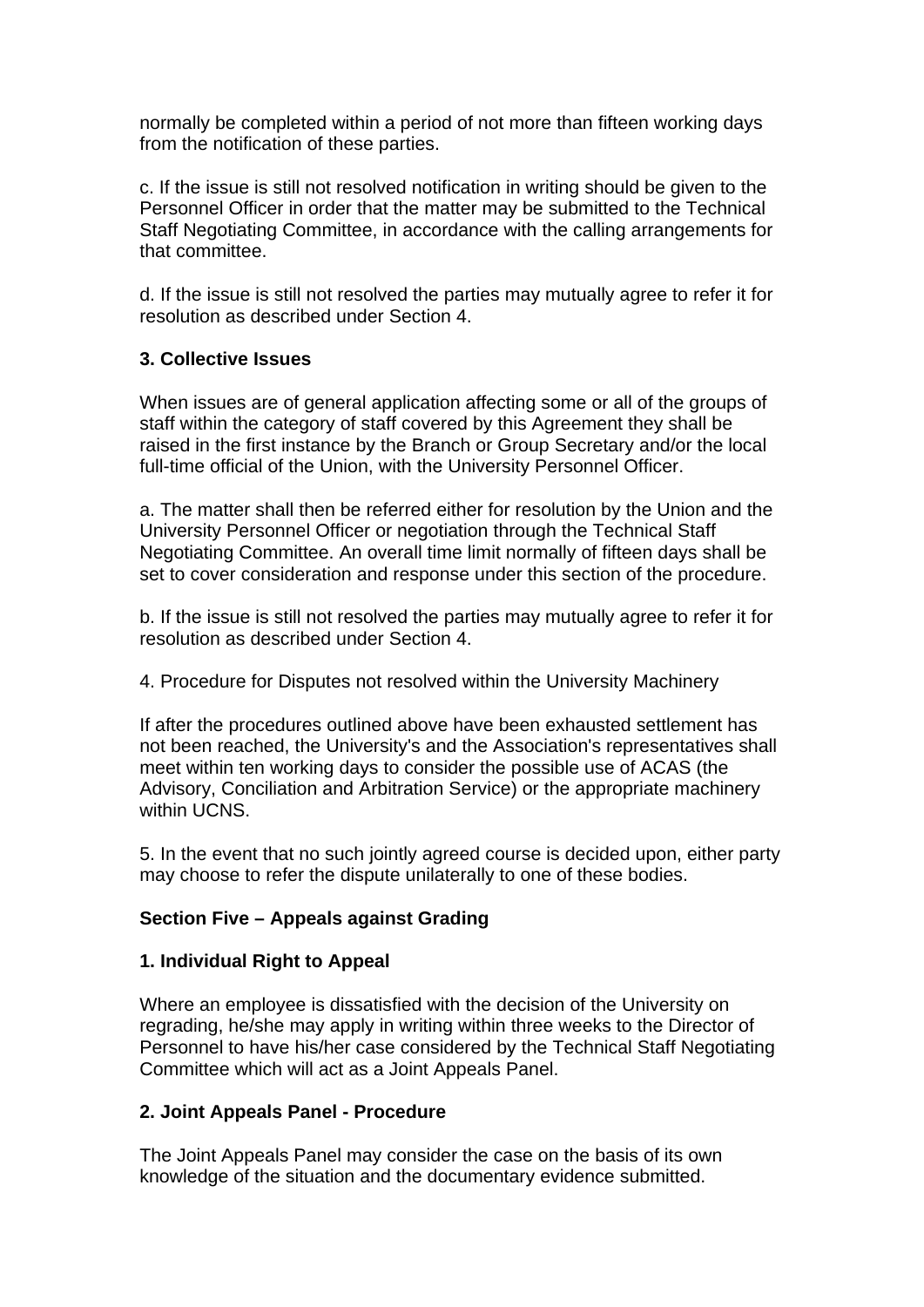However by decision of either side of the Panel the appellant may be invited to be present, in which case the following procedure will be observed:-

a. The Appellant may be accompanied by an adviser who may assist in the presentation of his case.

b. The University may likewise have one representative, who may be accompanied by an adviser.

c. The hearing of the case shall be carried out in the presence of all the above parties.

d. The panel will consider its decision after all other parties have withdrawn.

The decision of the panel shall be binding on all parties.

### **3. Failure to Agree**

If the Panel fails to reach an agreement on a case before it, the Staff Side if it so decides, may within three weeks request its submission to an Appeals Arbitration Board constituted as below:-

### **4. Appeals Arbitration Board - Membership**

The Appeals Arbitration Board shall consist of three members as follows:-

a. One member nominated by the University, who shall not be an employee of the University of Edinburgh.

b. One member nominated by the Association, who shall not be an employee of the University of Edinburgh.

c. One member, who shall act as convener, acceptable to both parties.

### **5. Procedure**

a. Each party shall present a written statement of case to the Board, supported by all the original documents.

b. The Board may, if it wishes, call witnesses who may at their discretion be accompanied by an adviser.

c. The majority decision of the Board, all members having one vote, shall be final.

### **Section Six – Discipline and Dismissals**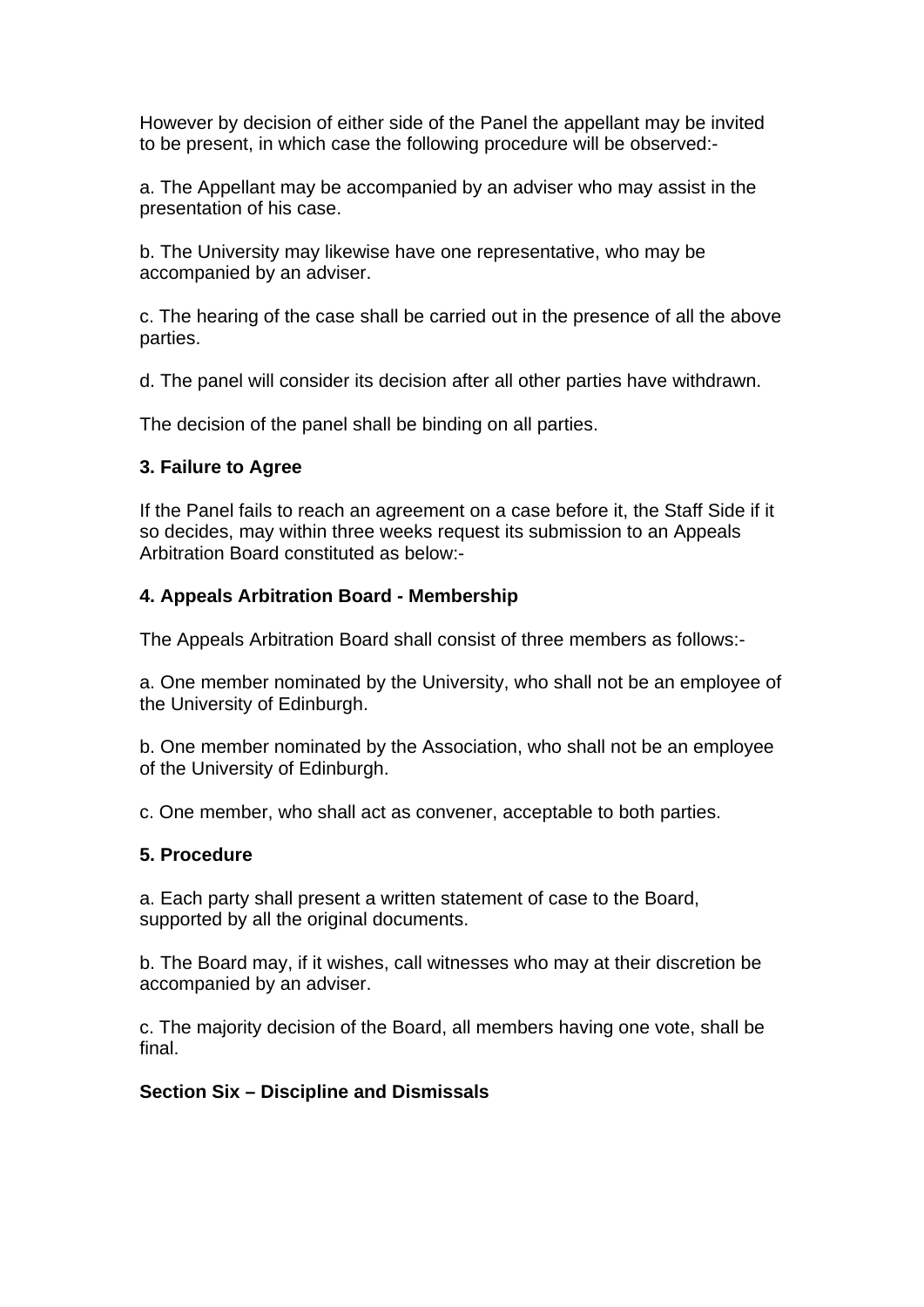# **1. General**

The parties agree on the need to establish a procedure to ensure fair treatment of employees who become liable to disciplinary action, because of misconduct or poor work performance. The intention is to provide a proper mechanism to ensure that disciplinary action will only be implemented after the fullest consideration of the facts by those involved, and to allow employees who are subject to discipline the opportunity, if they so wish, to have an appeal considered by others not directly involved in the application of the discipline.

These procedures shall apply to all members of the non-teaching staff whether employed in established posts or posts for limited periods but excluding:-

a. employees during their probationary period of service or with less than 26 weeks' service

b. the termination of employment:

(i) of employees over normal retirement age provided that the normal retirement terms and procedures are applied (ii) on the grounds of redundancy (iii) at the expiry of a fixed term contract

### **2. Disciplinary Procedure**

### a. Oral Warning

It will normally have been expected that an employee whose work performance and/or conduct is considered to have been unsatisfactory will have been warned orally by his immediate supervisor. In the event of such warning not having the desired effect or where the matter is of a more serious nature, the following formal procedure will be adopted.

#### b. Interview/Written Warning

An interview will be arranged and the employee informed that he may be accompanied by his union representative or colleague for the purpose of making a statement to his Head of Department (or his nominee). If a formal warning is considered necessary by the University the employee shall be informed by his Head of Department in writing of the improvement expected in his work performance and/or general conduct, and the procedure and consequences to which he will be liable in the absence of the required improvement. In the case of minor offences this warning shall be noted on the employee's record for a period to be decided at the time. All warnings shall be disregarded after a period of three years. The employee will be asked to acknowledge in writing the warning letter, and will be informed simultaneously of his right to appeal, how to make it and to whom. A copy of the warning letter will be given to the employee's representative if requested.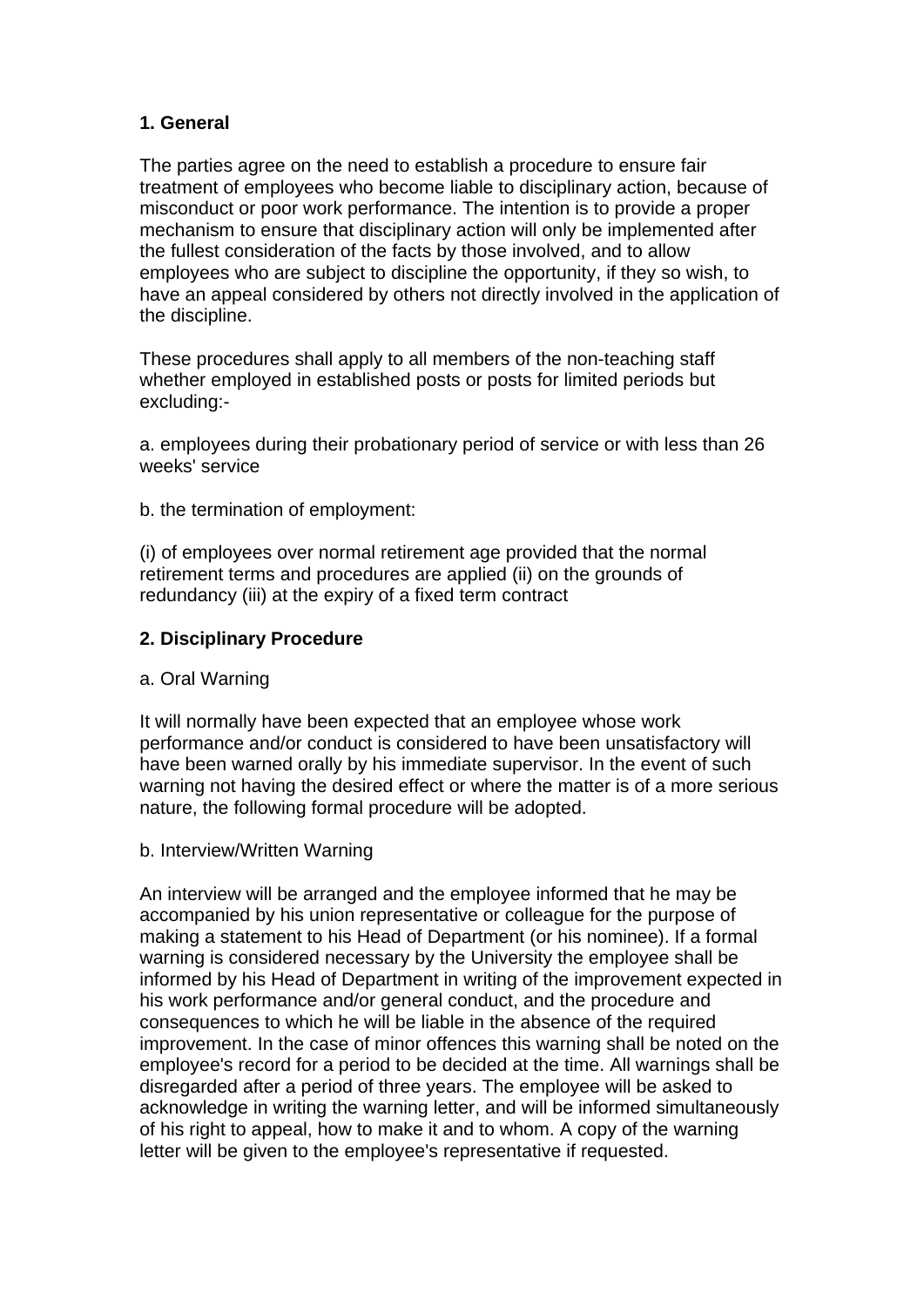#### c. Final Warning

In the event of the employee failing to respond to the formal warning given above, the matter will be referred by the Head of Department to the Personnel Officer. Thereafter the same procedure set out in the preceding paragraph shall be followed which may lead to a second formal warning.

#### d. Formal Discipline

Failure by the employee to respond to those warnings shall make him liable to formal disciplinary action. The Personnel Officer shall inform the employee in writing of the disciplinary action being taken, which may include dismissal, and of his right to appeal. The employee will be asked to acknowledge in writing receipt of the disciplinary letter.

#### e. Minor Offences

Repeated minor offences may also amount to a major offence warranting disciplinary action.

#### f. Appeals against Formal Warnings

An employee who wishes to appeal against a formal warning should notify his Head of Department accordingly within twenty-one days of receipt of the warning unless there are specific circumstances which would make the limitation unreasonable. The employee, accompanied if he so wishes by his trade union representative or a colleague, will then be interviewed by his Head of Department or his nominee and a representative of the Personnel Department, and given adequate opportunity to explain or defend himself.

### **3. Summary Dismissal**

a. In the event of gross misconduct or serious breach of contract, the University has the right to dismiss summarily and the decision to do so will be notified in writing by the Personnel Officer. However, in these circumstances, before a decision is taken the employee may be suspended by his Head of Department or his nominee for up to one week on full pay pending an investigation by the University.

b. The employee shall be advised that he may be accompanied by his union representative or colleague for the purpose of making a statement at this investigation.

c. If after investigation by the University the decision is taken to dismiss the employee then the Personnel Officer shall confirm the decision to dismiss in writing immediately. An appeal may be made after the employee has left the University in accordance with Section 4.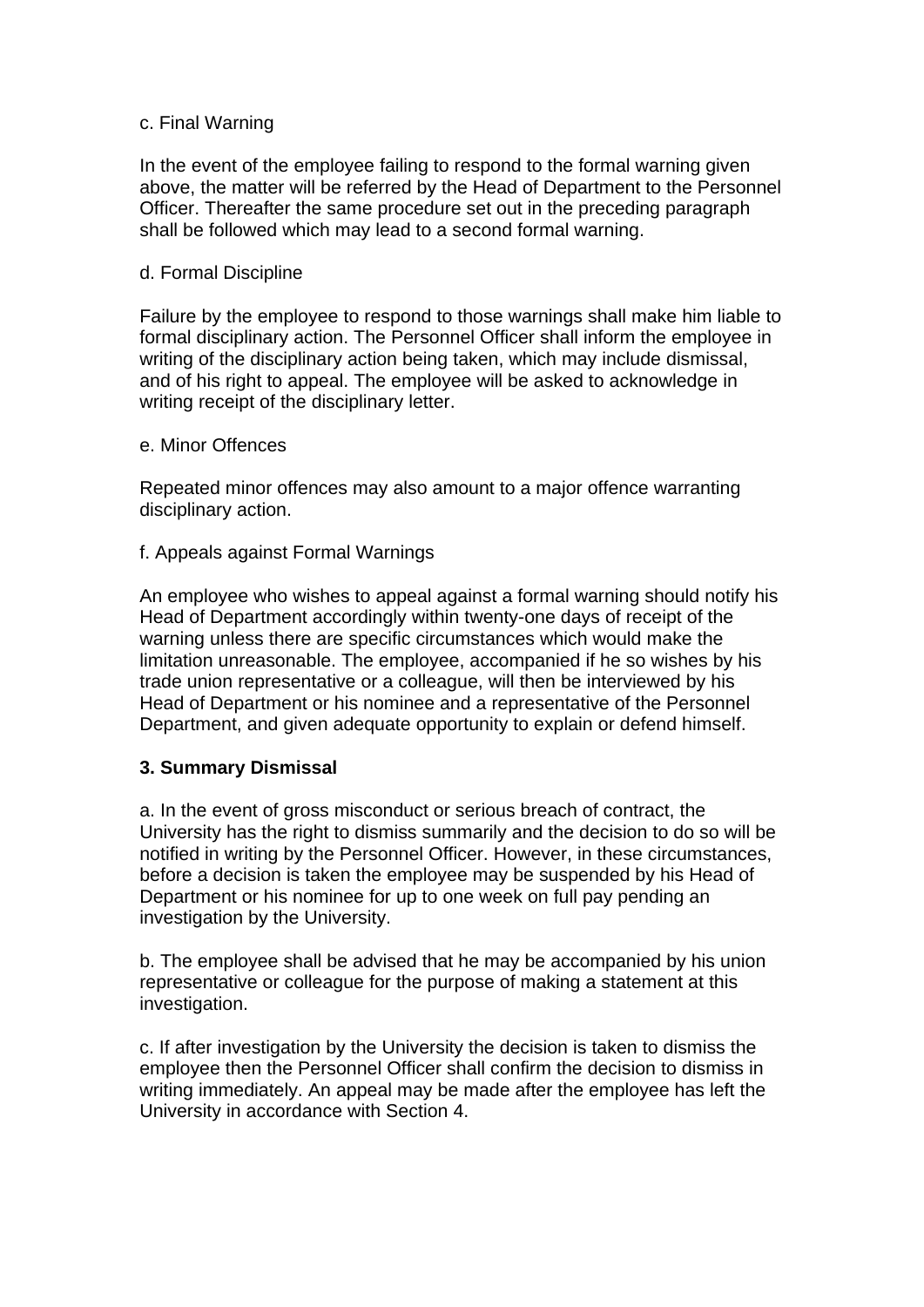# **4. Appeals against Formal Disciplinary Action**

a. An employee shall have the right to appeal against formal disciplinary action and the University should ensure that the employee is informed of his rights and the procedure to be followed, including the relevant provisions of the Trade Union and Labour Relations Act 1974, and other related legislation.

b. An employee who wishes to appeal against disciplinary action should submit in writing notice of appeal to the Personnel Officer within fourteen days of receipt of the written notice of disciplinary action unless there are specific circumstances which would make this limitation unreasonable.

c. Where disciplinary action has taken the form of dismissal notice, the appeal procedure should be carried out during the period of notice. In the case of dismissal with pay in lieu of notice, the period would be that which constituted the period of notice for the individual concerned.

d. The appeal shall be considered by a committee comprising three "management" representatives from a level of management not previously involved in the case. The employee shall be advised that he may be accompanied by his union representative or a colleague for the purpose of presenting his case. A fuller procedure for the conduct of hearings is printed separately in Section 6.

e. Where an appeal against disciplinary action is upheld, reference to it shall be expunged from the employee's record and he shall be notified accordingly in writing.

### **5. Special Arrangements**

### a. Trade Union Officers

The steps set out in Paragraphs 2 and 3 of this procedure apply equally to trade union officials (i.e. accredited Branch or Group officers and shop stewards, area or departmental representatives) but apart from the oral warning stage no other action should be taken until the circumstances of the case have been discussed with the senior union officer employed by the University and the Personnel Officer.

### b. Staff Working Nightshift

In the event of a disciplinary matter arising during an out-of-hours shift or at other times when no one is present who would be authorised to take disciplinary action, the senior supervisor in attendance shall, if he considers the matter can not be deferred reasonably for normal consideration, have the authority to suspend the employee concerned on full pay pending an investigation by a senior member of the Department Staff.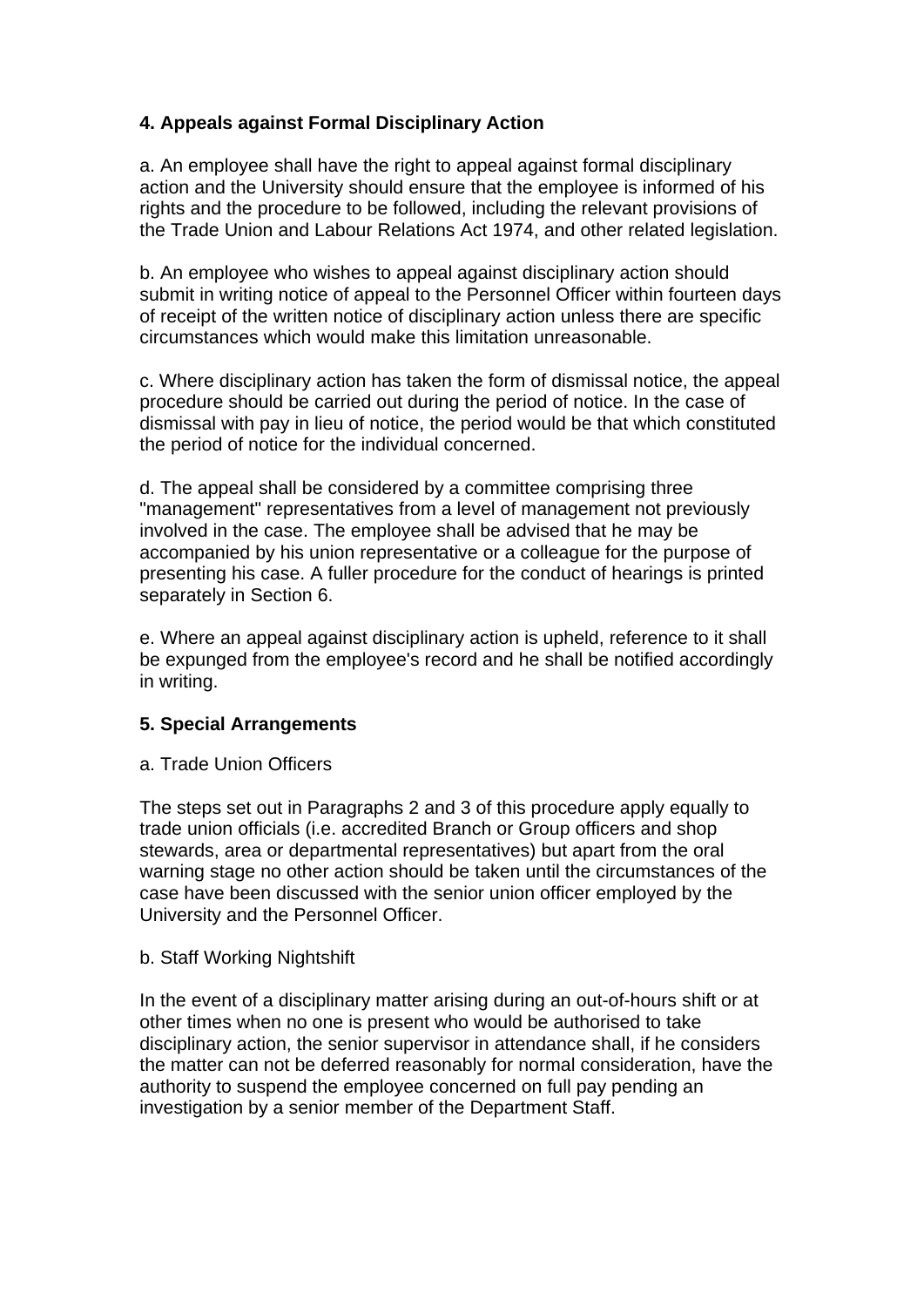c. Staff With Less Than 26 Weeks' Service (or during probationary service)

The University recognises that new employees require time to adjust to their new jobs, and that it is its function to provide adequate induction and on-thejob training to facilitate this adjustment. While these procedures do not apply to staff during the first 26 weeks of service the following guidance should be followed in such cases.

Work Performance It is the University's policy to monitor the progress of new employees carefully, and especially in the first few months of service. If an employee has difficulty in achieving a satisfactory work performance, he should first be counselled by his supervisor or manager, the clear intention being to identify problem areas and suggest ways of improvement. This counselling interview should be carried out as early as necessary in the employment. If work performance does not improve, the employee should again be interviewed and told of the areas in which his performance needs to improve. He should also be informed that failure to achieve the necessary standards will result in dismissal.

Misconduct In cases of minor misconduct, an investigation should be carried out, and if on the established facts disciplinary action appears necessary, the employees should be interviewed and warned as to his future behaviour. A more serious view will be taken if the employee's work performance is also not up to the required standard, and the employee should be made clearly aware that recurrence will lead to dismissal. In cases of gross misconduct, the employee is liable to summary dismissal and in other serious cases, to dismissal with notice, or non-retention at the end of the probationary period.

### **6. Procedure for the Conduct of Disciplinary Appeals Hearings**

1. Membership of the Appeals Committee

The Secretary to the University shall appoint an Appeals Committee comprising three management representatives none of whom shall be:-

a. a member of the employing department of the person who is subject to discipline;

b. a member of the employing committee of the person who is subject to discipline;

c. a member of staff of the University Personnel Department;

d. any person directly connected with or related to the person subject to discipline.

The Office of the Secretary shall provide administrative support to the Appeals Committee.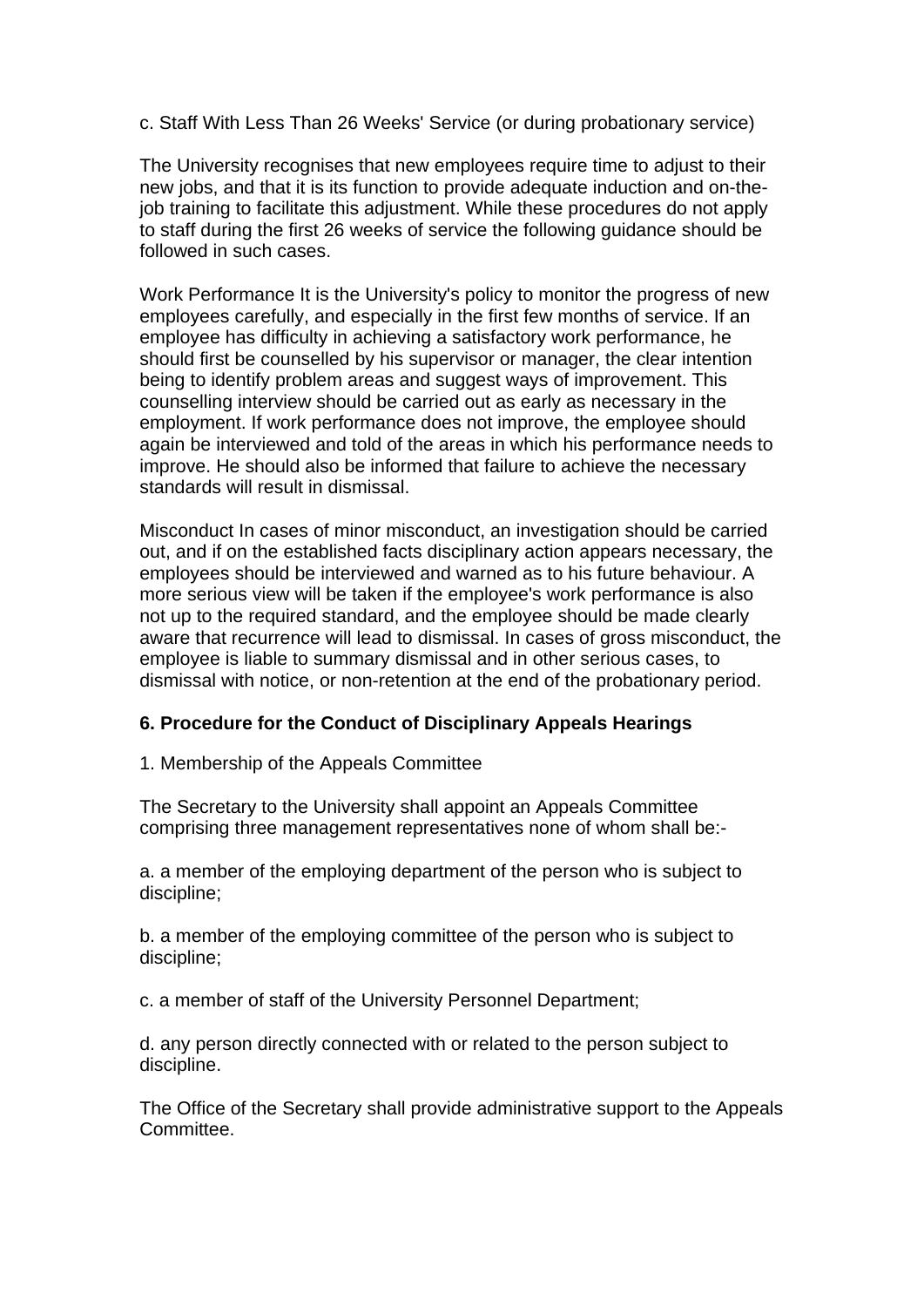#### 2. Notification of Hearing

The employee shall be given notice in writing at least seven days in advance of the time and place of the hearing and shall be allowed to be represented by his trade union representative or some other person of his choice and be enabled to call witnesses and produce documents relevant to his defence at the hearing.

3. The Case for the University

a. The University's representative(s) shall put the case in the presence of the appellant and his representative and may call witnesses.

b. The appellant or his representative shall have the opportunity to ask questions of the University's representative(s) on the evidence given by him and any witnesses whom he may call.

c. The members of the Appeals Committee shall have the opportunity to ask questions of the University's representative and witnesses.

4. The Case for the Appellant

a. The appellant (or his representative) shall put his case in the presence of the University's representative and call such witnesses as he wishes.

b. The University's representative shall have the opportunity to ask questions of the appellant, his representative and his witnesses.

c. The members of the Appeals Committee shall have the opportunity to ask questions of the appellant, his representative and his witnesses.

5. Summing up by the Parties

The University's representative and the appellant or his representative shall have the opportunity to sum up their case if they so wish.

6. Consideration of the Appeal

a. The University's representative and the appellant and his representative and all witnesses should then withdraw.

b. The Committee, with the Secretary to the Committee, shall then deliberate in private, only recalling the University's representative and the appellant to clear points of uncertainty on evidence already given. If recall is necessary both parties are to return doubt.

7. Decision and Recommendations

The Committee shall announce its decision and recommendations to the University's representative and the appellant personally or in writing as